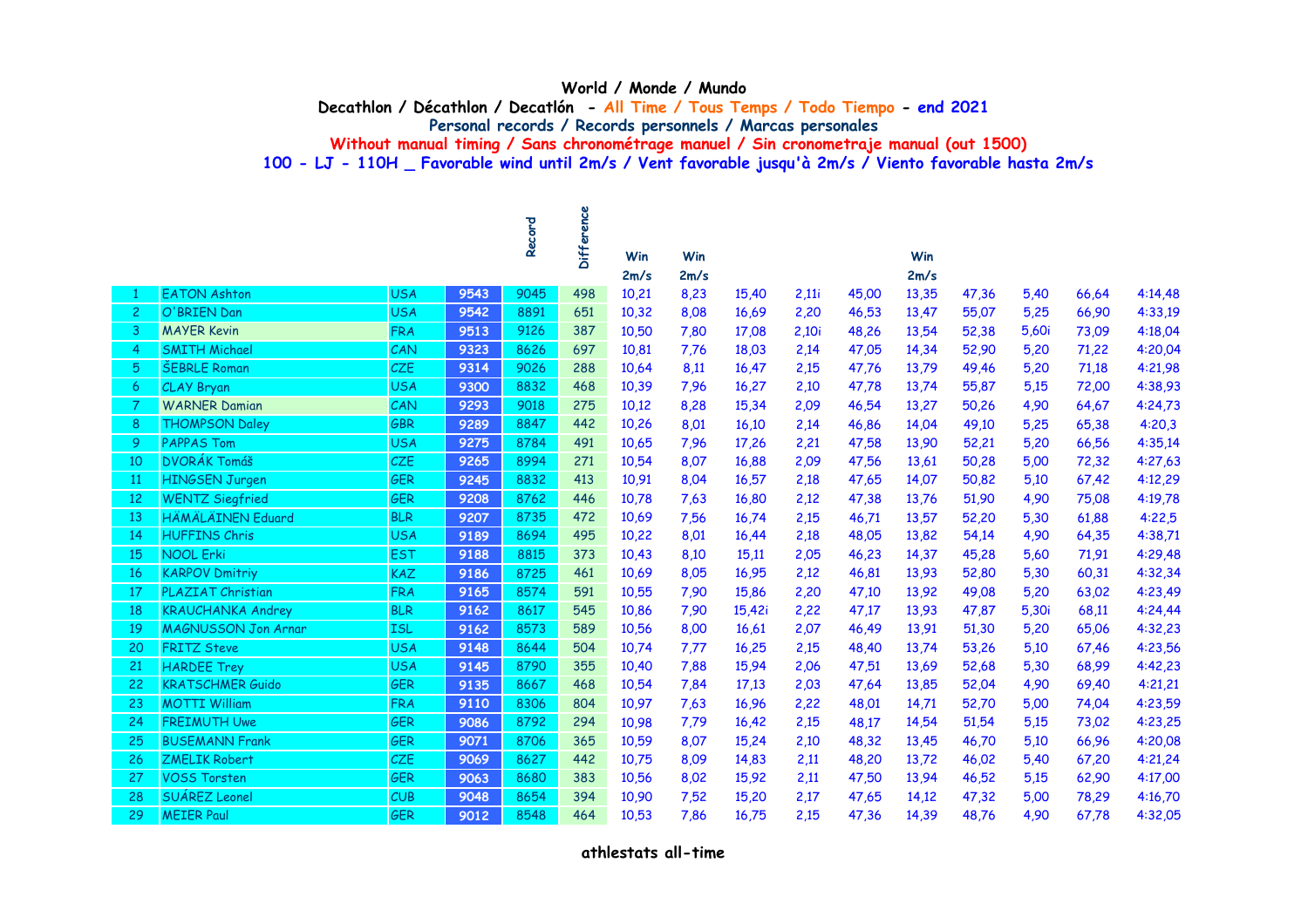| 30 | <b>JOHNSON Dave</b>        | <b>USA</b> | 8997 | 8705 | 292 | 10,87 | 7,43  | 15,28  | 2,10  | 48,18 | 14,17 | 50,40 | 5,28  | 74,94 | 4:23,00 |
|----|----------------------------|------------|------|------|-----|-------|-------|--------|-------|-------|-------|-------|-------|-------|---------|
| 31 | <b>SCANTLING Garrett</b>   | <b>USA</b> | 8994 | 8647 | 347 | 10,53 | 7,56  | 16,20  | 2,13i | 48,25 | 13,88 | 48,17 | 5,22i | 69,37 | 4:35,54 |
| 32 | <b>ABELE Arthur</b>        | GER        | 8984 | 8605 | 379 | 10,67 | 7,57  | 15,93  | 2,04  | 47,98 | 13,55 | 46,20 | 5,01  | 71,89 | 4:15,35 |
| 33 | <b>SCHENK Christian</b>    | GER        | 8973 | 8500 | 473 | 11,10 | 7,73  | 15,80  | 2,27  | 48,78 | 14,78 | 50,66 | 5,00  | 67,14 | 4:13,77 |
| 34 | <b>LEPAGE Pierce</b>       | CAN        | 8967 | 8604 | 363 | 10,30 | 7,80  | 15,31  | 2,09  | 46,92 | 14,05 | 50,28 | 5,25  | 58,24 | 4:31,85 |
| 35 | <b>SMITH Maurice</b>       | <b>JAM</b> | 8964 | 8644 | 320 | 10,62 | 7,51  | 17,78  | 2,03  | 47,48 | 13,76 | 55,49 | 4,80  | 62,07 | 4:29,95 |
| 36 | <b>SCHRADER Michael</b>    | <b>GER</b> | 8945 | 8670 | 275 | 10,52 | 8,05  | 14,88  | 2,00  | 47,12 | 14,02 | 47,19 | 5,10  | 65,67 | 4:19,32 |
| 37 | <b>APAICHEV Aleksandr</b>  | <b>UKR</b> | 8944 | 8709 | 235 | 10,95 | 7,61  | 16,30  | 2,00  | 48,40 | 13,93 | 48,72 | 5,00  | 76,52 | 4:18,78 |
| 38 | <b>DEGTYARYOV Grigoriy</b> | <b>RUS</b> | 8942 | 8698 | 244 | 10,87 | 7,75  | 16,14  | 2,10  | 49,40 | 14,45 | 51,56 | 5,10  | 67,08 | 4:14,25 |
| 39 | <b>LOBODIN Lev</b>         | <b>RUS</b> | 8926 | 8571 | 355 | 10,66 | 7,56  | 16,67  | 2,12  | 48,39 | 13,94 | 50,72 | 5,30  | 59,00 | 4:29,78 |
| 40 | <b>PAHAPILL Mikk</b>       | <b>EST</b> | 8926 | 8398 | 528 | 11,01 | 7,97i | 16,16  | 2,15  | 49,84 | 14,14 | 50,66 | 5,10  | 69,53 | 4,33,16 |
| 41 | <b>SHKURENYOV Ilya</b>     | <b>RUS</b> | 8922 | 8601 | 321 | 10,89 | 7,78i | 14,71  | 2,12  | 47,88 | 13,95 | 48,75 | 5,40  | 63,58 | 4:24,98 |
| 42 | <b>MACEY Dean</b>          | GBR        | 8919 | 8603 | 316 | 10,69 | 7,77  | 15,83  | 2,15  | 46,21 | 14,34 | 48,34 | 4,80  | 64,03 | 4:23,45 |
| 43 | <b>KAZMIREK Kai</b>        | GER        | 8914 | 8580 | 334 | 10,62 | 7,74  | 14,94  | 2,15  | 46,75 | 14,05 | 45,83 | 5,20  | 64,60 | 4:30,65 |
| 44 | <b>DROZDOV Aleksey</b>     | <b>RUS</b> | 8914 | 8475 | 439 | 10,97 | 7,78  | 17,17  | 2,15  | 50,00 | 14,74 | 51,76 | 5,20  | 68,97 | 4:32,93 |
| 45 | <b>BLONDEL Alain</b>       | <b>FRA</b> | 8904 | 8453 | 451 | 10,89 | 7,53  | 14,06  | 2,04  | 47,44 | 14,07 | 47,28 | 5,40  | 66,52 | 4:04,76 |
| 46 | <b>MEDVED Mikhail</b>      | <b>UKR</b> | 8881 | 8330 | 551 | 10,96 | 7,52  | 16,61  | 2,20  | 49,42 | 14,12 | 51,26 | 5,05  | 65,02 | 4:28,85 |
| 47 | <b>SCHMID Stefan</b>       | <b>GER</b> | 8879 | 8485 | 394 | 10,80 | 7,83  | 14,73  | 2,06  | 47,86 | 13,93 | 45,64 | 5,10  | 71,68 | 4:23,46 |
| 48 | da SILVA Pedro Ferreira    | <b>BRA</b> | 8878 | 8266 | 612 | 10,86 | 7,61  | 15,99  | 2,14  | 48,97 | 14,00 | 49,04 | 5,10  | 64,88 | 4:22,0  |
| 49 | <b>STEEN Dave</b>          | CAN        | 8869 | 8415 | 454 | 10,92 | 7,78  | 14,77  | 2,15  | 47,58 | 14,71 | 44,08 | 5,30  | 67,20 | 4:14,10 |
| 50 | <b>HAMES Jagan</b>         | <b>AUS</b> | 8868 | 8490 | 378 | 10,77 | 7,83  | 14,73  | 2,30  | 48,48 | 13,91 | 50,07 | 5,00  | 64,67 | 4:50,90 |
| 51 | <b>FREIMUTH Rico</b>       | GER        | 8867 | 8663 | 204 | 10,40 | 7,60  | 15,62  | 2,01  | 47,51 | 13,63 | 51,56 | 4,90  | 65,04 | 4:34,69 |
| 52 | <b>VICTOR Lindon</b>       | GRN        | 8866 | 8539 | 327 | 10,56 | 7,51  | 16,55i | 2,09  | 48,24 | 14,45 | 55,22 | 4,76i | 71,23 | 4:43,81 |
| 53 | SINTNICOLAAS Eelco         | <b>NED</b> | 8865 | 8539 | 326 | 10,57 | 7,65  | 14,86i | 2,08i | 47,88 | 14,10 | 43,52 | 5,52i | 63,59 | 4:22,29 |
| 54 | <b>BEHRENBRUCH Pascal</b>  | <b>GER</b> | 8862 | 8558 | 304 | 10,84 | 7,21  | 16,89  | 2,03  | 48,40 | 14,02 | 51,31 | 5,00  | 71,40 | 4:24,16 |
| 55 | <b>SYSOYEV Aleksey</b>     | <b>RUS</b> | 8861 | 8497 | 364 | 10,80 | 7,15  | 16,59  | 2,18  | 48,42 | 14,59 | 58,85 | 5,10  | 64,55 | 4:28,96 |
| 56 | <b>KUTSENKO Yuriy</b>      | <b>RUS</b> | 8858 | 8519 | 339 | 11,02 | 7,74  | 15,43  | 2,15  | 48,67 | 14,93 | 50,90 | 4,90  | 68,18 | 4:10,0  |
| 57 | <b>KASYANOV Alexey II</b>  | <b>UKR</b> | 8854 | 8479 | 375 | 10,51 | 8,04  | 15,72  | 2,06  | 47,46 | 14,24 | 51,95 | 4,82  | 55,84 | 4:22,27 |
| 58 | ZSIVÓCZKY Attila           | <b>HUN</b> | 8851 | 8554 | 297 | 10,90 | 7,31  | 15,96  | 2,23  | 47,93 | 14,54 | 49,58 | 4,91  | 66,79 | 4:20,94 |
| 59 | <b>YURKOV Aleksandr</b>    | <b>UKR</b> | 8850 | 8574 | 276 | 10,69 | 7,93  | 15,76  | 2,06  | 48,66 | 14,41 | 50,44 | 5,40  | 60,06 | 4,32,49 |
| 60 | SOBOLEVSKIY Igor           | <b>UKR</b> | 8849 | 8547 | 302 | 10,64 | 7,98  | 16,07  | 2,04  | 48,24 | 14,82 | 50,54 | 4,70  | 72,06 | 4:32,84 |
| 61 | <b>AKHAPKIN Konstantin</b> | <b>RUS</b> | 8849 | 8485 | 364 | 11,00 | 7,78  | 15,84  | 2,04  | 48,59 | 14,24 | 50,22 | 5,00  | 65,64 | 4:11,66 |
| 62 | <b>KÜLVET Valter</b>       | <b>EST</b> | 8848 | 8506 | 342 | 11,05 | 7,44  | 15,85  | 2,11  | 48,08 | 14,55 | 55,28 | 4,90  | 65,36 | 4:15,93 |
| 63 | <b>KAUL Niklas</b>         | GER        | 8847 | 8691 | 156 | 11,17 | 7,29  | 15,19  | 2,10  | 48,09 | 14,55 | 49,20 | 5,00  | 79,05 | 4:15,52 |
| 64 | <b>STARK Siegfried</b>     | GER        | 8842 | 8534 | 308 | 11,17 | 7,64  | 15,81  | 2,04  | 48,76 | 14,89 | 49,64 | 5,20  | 74,18 | 4:15,1  |
| 65 | <b>UIBO Maicel</b>         | <b>EST</b> | 8841 | 8604 | 237 | 10,99 | 7,82  | 15,12  | 2,18  | 50,18 | 14,43 | 49,14 | 5,40  | 64,51 | 4:25,53 |
| 66 | ZIEMEK Zach                | <b>USA</b> | 8840 | 8413 | 427 | 10,57 | 7,73  | 14,82  | 2,13  | 49,04 | 14,29 | 50,90 | 5,53  | 60,92 | 4:41,56 |
| 67 | <b>DAGARD Henrik</b>       | <b>SWE</b> | 8840 | 8403 | 437 | 10,65 | 7,45  | 15,66  | 2,07  | 46,71 | 14,15 | 47,44 | 5,10  | 69,26 | 4:34,46 |
| 68 | <b>MARYIN Igor</b>         | <b>RUS</b> | 8835 | 8364 | 471 | 10,89 | 7,79  | 15,74  | 2,09  | 48,97 | 14,50 | 48,30 | 5,20  | 67,70 | 4:23,83 |
| 69 | GARCÍA Yordani             | CUB        | 8830 | 8496 | 334 | 10,60 | 7,36  | 16,50  | 2,10  | 48,34 | 13,89 | 47,70 | 4,90  | 69,37 | 4:31,40 |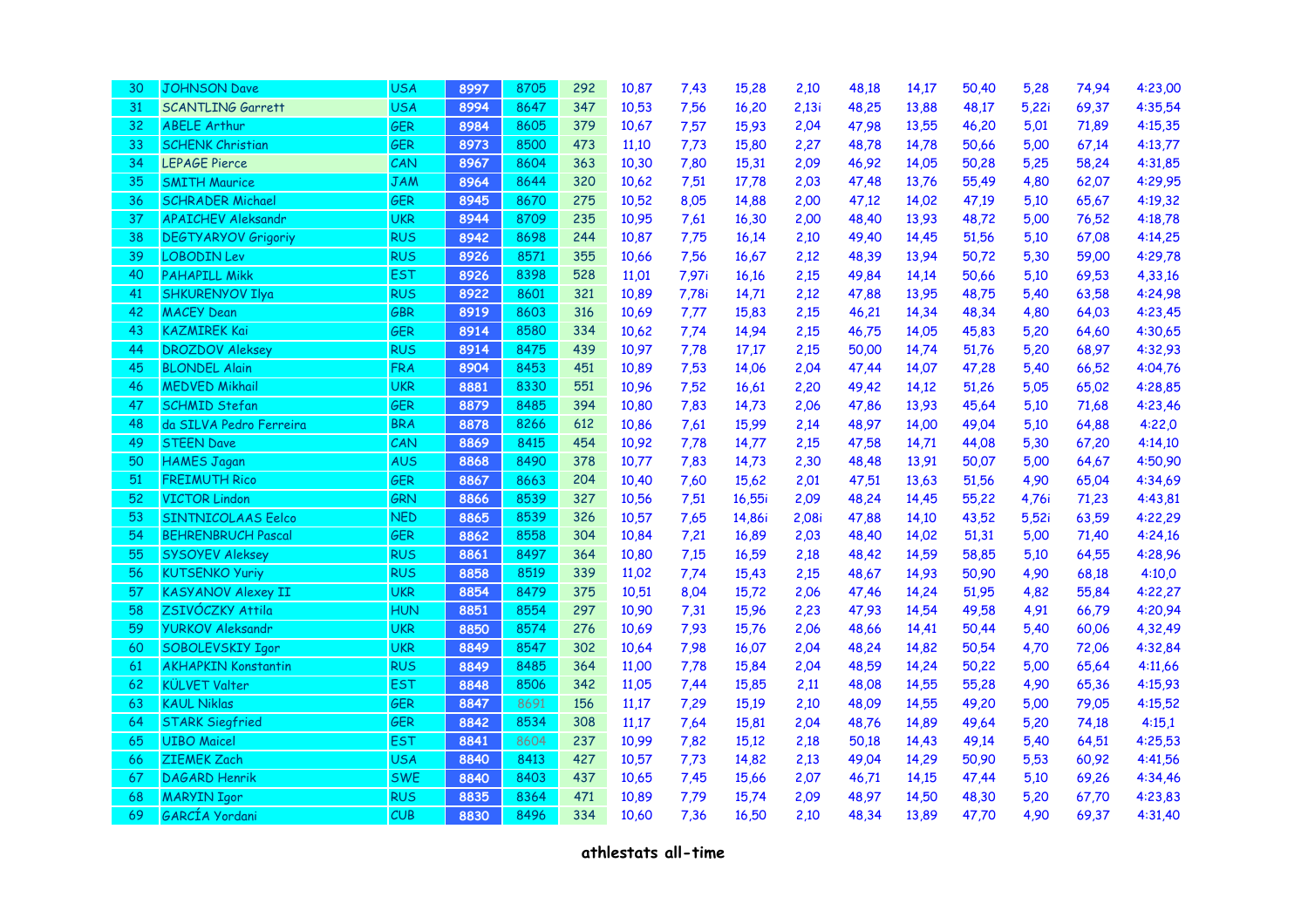| 70  | <b>BLOCKBURGER Sheldon</b>     | <b>USA</b> | 8827 | 8296 | 531 | 10,79 | 7,69  | 15,91  | 2,19  | 48,71 | 14,34 | 45,26 | 5,10  | 68,08 | 4:32,23 |
|-----|--------------------------------|------------|------|------|-----|-------|-------|--------|-------|-------|-------|-------|-------|-------|---------|
| 71  | NAZAROV Andrey                 | <b>EST</b> | 8824 | 8322 | 502 | 10,71 | 7,69  | 14,43  | 2,17  | 48,09 | 13,88 | 45,00 | 5,00  | 67,80 | 4:26,19 |
| 72  | van ALPHEN Hans                | <b>BEL</b> | 8823 | 8519 | 304 | 10,96 | 7,64  | 15,68  | 2,06  | 48,25 | 14,55 | 51,89 | 4,96  | 67,59 | 4:17,51 |
| 73  | <b>BOURRADA Larbi</b>          | <b>ALG</b> | 8815 | 8521 | 294 | 10,67 | 7,69  | 14,00i | 2,10  | 46,69 | 14,00 | 42,39 | 5,00  | 66,49 | 4:12,15 |
| 74  | <b>CHININ Carlos Eduardo</b>   | <b>BRA</b> | 8811 | 8393 | 418 | 10,78 | 7,76  | 15,28  | 2,13  | 48,18 | 14,05 | 48,38 | 5,10  | 59,98 | 4:23,99 |
| 75  | <b>SZABO Deszö</b>             | <b>HUN</b> | 8810 | 8436 | 374 | 10,85 | 7,58  | 15,20  | 2,06  | 47,17 | 14,39 | 43,74 | 5,40  | 62,48 | 4,11,07 |
| 76  | <b>LEVICQ Sebastien</b>        | <b>FRA</b> | 8809 | 8524 | 285 | 11,05 | 7,52  | 14,98  | 2,04  | 50,13 | 14,23 | 47,96 | 5,60  | 72,22 | 4:23,74 |
| 77  | PENALVER Antonio               | <b>ESP</b> | 8808 | 8478 | 330 | 10,95 | 7,55  | 17,32  | 2,12  | 48,88 | 14,24 | 50,66 | 5,00  | 63,08 | 4:28,84 |
| 78  | de WIT Robert                  | <b>NED</b> | 8807 | 8447 | 360 | 10,97 | 7,02  | 17,27  | 2,05  | 48,21 | 14,05 | 51,48 | 5,10  | 63,94 | 4:16,45 |
| 79  | NIKLAUS Stephan                | SUI        | 8798 | 8334 | 464 | 10,65 | 7,48  | 16,55  | 2,07  | 47,41 | 14,55 | 52,70 | 4,50  | 73,96 | 4:37,7  |
| 80  | <b>WILLIAMS Harrison</b>       | <b>USA</b> | 8795 | 8439 | 356 | 10,64 | 7,70  | 14,34  | 2,03  | 46,66 | 13,88 | 48,86 | 5,40i | 56,31 | 4:27,88 |
| 81  | RAHNU Kristjan                 | <b>EST</b> | 8792 | 8526 | 266 | 10,48 | 7,58  | 16,58  | 2,08  | 48,58 | 14,20 | 53,16 | 4,96  | 65,02 | 4:50,80 |
| 82  | NIKLAUS André                  | GER        | 8792 | 8371 | 421 | 10,92 | 7,64  | 14,95  | 2,08  | 48,55 | 14,28 | 47,43 | 5,40  | 63,28 | 4:19,09 |
| 83  | <b>TEREK Paul</b>              | <b>USA</b> | 8789 | 8312 | 477 | 10,81 | 7,33  | 15,99  | 2,08  | 48,70 | 14,92 | 49,45 | 5,70  | 61,14 | 4:24,28 |
| 84  | <b>WARNERS Chiel</b>           | <b>NED</b> | 8787 | 8363 | 424 | 10,65 | 7,85  | 15,16  | 2,03  | 46,61 | 14,01 | 47,77 | 4,92  | 62,53 | 4:28,17 |
| 85  | <b>HELCELET Adam Sebastian</b> | CZE        | 8785 | 8335 | 450 | 10,81 | 7,60i | 15,44i | 2,07  | 48,66 | 14,18 | 50,00 | 5,00i | 71,56 | 4:34,41 |
| 86  | <b>STEINER Tito</b>            | <b>ARG</b> | 8783 | 8291 | 492 | 11,06 | 7,45  | 16,35  | 2,10  | 48,98 | 14,74 | 55,64 | 4,70  | 70,28 | 4:26,7  |
| 87  | GREBENYUK Aleksandr            | <b>RUS</b> | 8782 | 8400 | 382 | 10,89 | 7,34  | 15,93  | 2,04  | 48,63 | 14,32 | 52,24 | 4,70  | 76,10 | 4:24,4  |
| 88  | <b>FELIX Kurt</b>              | GRN        | 8781 | 8509 | 272 | 10,91 | 7,74  | 15,31  | 2,17i | 48,63 | 14,58 | 50,82 | 4,61i | 72,80 | 4:30,53 |
| 89  | <b>CHMARA Sebastian</b>        | <b>POL</b> | 8779 | 8566 | 213 | 11,04 | 7,69  | 16,03  | 2,17  | 47,76 | 14,25 | 44,39 | 5,30  | 57,25 | 4:20,12 |
| 90  | <b>FERRIER Scott</b>           | <b>AUS</b> | 8779 | 8307 | 472 | 10,84 | 7,68  | 15,06  | 2,19  | 46,39 | 14,11 | 47,16 | 5,10  | 61,04 | 4:41,19 |
| 91  | <b>KOLPAKOV Vitaliy</b>        | <b>UKR</b> | 8776 | 8297 | 479 | 10,97 | 7,80  | 16,10  | 2,16  | 47,83 | 14,30 | 50,84 | 4,90  | 60,02 | 4:32,20 |
| 92  | <b>GRUZENKIN Viktor</b>        | <b>RUS</b> | 8775 | 8356 | 419 | 10,92 | 7,67  | 16,43  | 2,14  | 49,76 | 14,61 | 49,16 | 5,00  | 71,18 | 4:34,61 |
| 93  | <b>MÜLLER Frank</b>            | GER        | 8774 | 8256 | 518 | 10,81 | 7,57  | 14,98  | 2,08  | 47,55 | 14,22 | 47,66 | 5,10  | 66,10 | 4:24,21 |
| 94  | <b>DAUTH Thorsten</b>          | <b>GER</b> | 8773 | 8164 | 609 | 10,58 | 7,46  | 16,81  | 2,09  | 48,06 | 14,19 | 50,92 | 4,50  | 64,52 | 4:22,86 |
| 95  | van der PLAETSEN Thomas        | <b>BEL</b> | 8764 | 8332 | 432 | 11,04 | 7,81  | 14,28  | 2,17  | 48,64 | 14,39 | 46,23 | 5,45  | 65,31 | 4:32,52 |
| 96  | <b>DUBLER Cedric</b>           | <b>AUS</b> | 8761 | 8367 | 394 | 10,63 | 7,74  | 13,29  | 2,15  | 47,84 | 13,86 | 46,01 | 5,20  | 62,48 | 4:29,69 |
| 97  | POGORELOV Aleksandr            | <b>RUS</b> | 8760 | 8528 | 232 | 10,86 | 7,74  | 16,65  | 2,15  | 50,16 | 14,14 | 50,17 | 5,10  | 65,57 | 4:47,00 |
| 98  | ZHELANOV Sergey                | <b>RUS</b> | 8756 | 8417 | 339 | 11,04 | 7,70  | 14,90  | 2,18  | 48,80 | 14,40 | 46,56 | 5,00  | 65,90 | 4:17,1  |
| 99  | <b>BALANQUE Eugenio</b>        | CUB        | 8753 | 8221 | 532 | 10,52 | 7,21  | 15,11  | 2,17  | 47,01 | 13,95 | 46,56 | 5,00  | 62,40 | 4:31,03 |
| 100 | ZEILBAUER Josef                | AUT        | 8752 | 8219 | 533 | 10,91 | 7,55  | 16,37  | 2,11  | 48,66 | 14,31 | 46,46 | 4,90  | 66,56 | 4:19,0  |
| 101 | <b>MOLONEY Ashley</b>          | <b>AUS</b> | 8752 | 8649 | 103 | 10,34 | 7,72  | 14,60  | 2,11  | 45,82 | 13,98 | 45,11 | 5,05  | 57,77 | 4:39,19 |
| 102 | <b>JANVRIN Kip</b>             | <b>USA</b> | 8748 | 8345 | 403 | 10,83 | 7,39  | 14,82  | 2,04  | 47,57 | 14,64 | 47,44 | 5,33  | 62,78 | 4:09,07 |
| 103 | <b>LEROY Yves</b>              | <b>FRA</b> | 8744 | 8144 | 600 | 10,94 | 7,84  | 15,65  | 2,00  | 48,41 | 14,60 | 53,32 | 5,20  | 64,66 | 4:35,5  |
| 104 | <b>KOHNLE Michael</b>          | GER        | 8743 | 8302 | 441 | 10,71 | 7,70  | 15,81  | 2,06  | 48,31 | 14,22 | 48,68 | 5,20  | 63,36 | 4:38,65 |
| 105 | <b>JENSEN Benjamin</b>         | <b>NOR</b> | 8740 | 8160 | 580 | 10,75 | 7,53  | 14,85  | 2,03  | 48,27 | 14,03 | 45,56 | 5,40  | 64,33 | 4:23,69 |
| 106 | <b>GANIYEV Ramil</b>           | <b>UZB</b> | 8739 | 8445 | 294 | 10,84 | 7,83  | 14,86  | 2,18  | 48,34 | 14,31 | 46,12 | 5,30  | 56,20 | 4:26,4  |
| 107 | <b>POELMAN Simon</b>           | <b>NZL</b> | 8739 | 8359 | 380 | 10,63 | 7,50  | 16,23  | 2,06  | 49,74 | 14,10 | 47,62 | 5,22  | 61,76 | 4:24,35 |
| 108 | <b>BENDLIN Kurt</b>            | GER        | 8734 | 8235 | 499 | 10,75 | 7,76  | 16,07  | 1,88  | 48,38 | 15,06 | 49,28 | 4,70  | 79,36 | 4:18,0  |
| 109 | <b>JENNER Bruce</b>            | <b>USA</b> | 8732 | 8634 | 98  | 10,94 | 7,32  | 15,35  | 2,03  | 47,51 | 14,84 | 51,68 | 4,88  | 69,48 | 4:12,61 |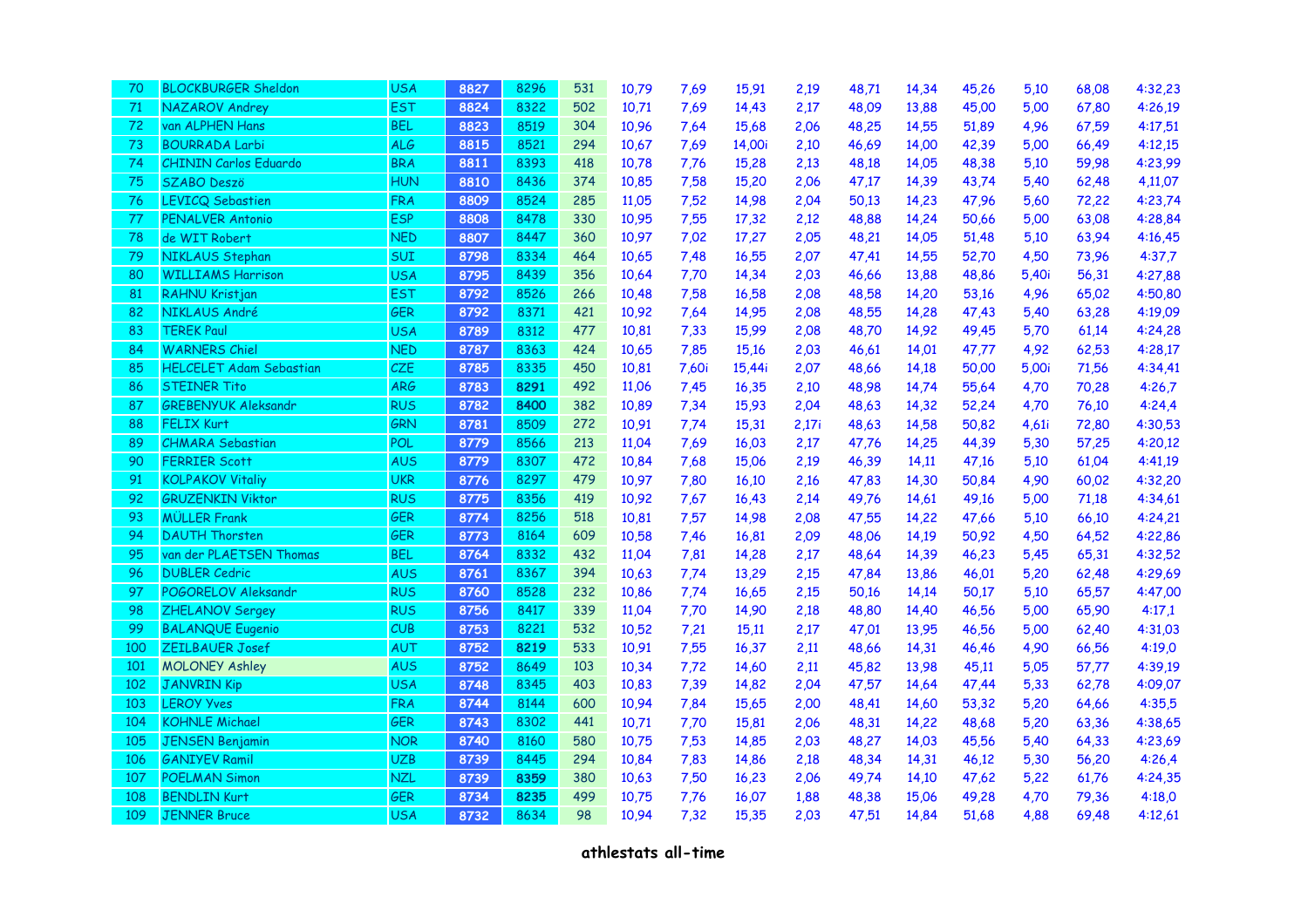| 110        | <b>MUZZIO Robert</b>          | <b>USA</b> | 8729 | 8237 | 492 | 10,88 | 7,22  | 17,00 | 2,04  | 48,63 | 14,45 | 51,04 | 5,10  | 64,50 | 4:23,64 |
|------------|-------------------------------|------------|------|------|-----|-------|-------|-------|-------|-------|-------|-------|-------|-------|---------|
| <b>111</b> | <b>LYAKH Aleksey</b>          | <b>RUS</b> | 8728 | 8203 | 525 | 11,16 | 7,71  | 16,18 | 2,11  | 50,16 | 14,69 | 48,90 | 5,10  | 72,60 | 4:31,38 |
| 112        | <b>ANDERSON Mark</b>          | <b>USA</b> | 8727 | 8267 | 460 | 10,89 | 7,17  | 15,10 | 2,14  | 48,02 | 15,77 | 45,66 | 4,90  | 82,68 | 4:14,8  |
| 113        | <b>ISEKENMEIER Klaus</b>      | GER        | 8717 | 8310 | 407 | 11,03 | 7,69  | 16,06 | 2,00  | 48,29 | 14,24 | 52,41 | 5,00  | 65,84 | 4:32,63 |
| 114        | <b>REINTAK Sven</b>           | <b>EST</b> | 8715 | 8232 | 483 | 11,19 | 7,50  | 14,82 | 2,10  | 49,24 | 14,45 | 48,78 | 5,30  | 68,04 | 4:20,25 |
| 115        | <b>HERNU Laurent</b>          | <b>FRA</b> | 8712 | 8280 | 432 | 10,93 | 7,56  | 15,55 | 2,10  | 48,62 | 14,01 | 48,32 | 5,15  | 60,14 | 4,24,35 |
| 116        | <b>RYBA Jiri</b>              | CZE        | 8711 | 8339 | 372 | 11,02 | 7,32  | 14,99 | 2,12  | 47,93 | 14,33 | 47,40 | 5,20  | 61,55 | 4:12,14 |
| 117        | <b>SCHMIDT Holger</b>         | GER        | 8704 | 8055 | 649 | 10,58 | 7,48  | 16,81 | 2,05  | 48,45 | 14,24 | 53,60 | 4,60  | 67,48 | 4:45,0  |
| 118        | <b>BRAUN Pieter</b>           | <b>NED</b> | 8702 | 8342 | 360 | 10,97 | 7,71  | 15,28 | 2,05  | 48,02 | 14,13 | 47,33 | 5,05  | 64,19 | 4:24,29 |
| 119        | <b>CRIST John</b>             | <b>USA</b> | 8701 | 8121 | 580 | 10,82 | 7,27  | 14,64 | 2,14  | 47,58 | 14,65 | 47,80 | 4,80  | 67,18 | 4:10,45 |
| 120        | <b>KESKITALO Petri</b>        | FIN        | 8699 | 8318 | 381 | 10,77 | 7,82  | 15,67 | 2,03  | 49,75 | 14,15 | 47,60 | 5,10  | 70,08 | 4:46,03 |
| 121        | <b>TARNOVETSKIY Pavel</b>     | <b>UKR</b> | 8696 | 8375 | 321 | 11,01 | 7,53  | 15,49 | 2,11  | 48,19 | 14,60 | 48,52 | 5,20  | 60,24 | 4:19,00 |
| 122        | <b>KASEORG Indrek</b>         | <b>EST</b> | 8694 | 8179 | 515 | 11,25 | 7,59  | 14,67 | 2,12  | 48,35 | 14,26 | 44,41 | 5,00  | 68,37 | 4:09,65 |
| 123        | <b>TOOMEY William</b>         | <b>USA</b> | 8693 | 8310 | 383 | 10,41 | 7,87  | 14,38 | 2,00  | 45,68 | 14,95 | 46,98 | 4,27  | 68,79 | 4:12,7  |
| 124        | <b>GONZALES Mike</b>          | <b>USA</b> | 8693 | 8203 | 490 | 11,18 | 7,30  | 15,10 | 2,09  | 49,77 | 14,60 | 52,68 | 5,20  | 72,60 | 4:28,94 |
| 125        | <b>WIBERG Nicklas</b>         | <b>SWE</b> | 8692 | 8406 | 286 | 10,96 | 7,63  | 14,99 | 2,13  | 48,65 | 14,61 | 45,85 | 4,52  | 75,02 | 4:14,38 |
| 126        | <b>DEMMEL Norbert</b>         | <b>GER</b> | 8688 | 8152 | 536 | 11,12 | 7,22  | 17,19 | 2,00  | 48,59 | 14,65 | 58,38 | 4,80  | 64,82 | 4:24,51 |
| 127        | <b>BENET Francisco Javier</b> | <b>ESP</b> | 8687 | 8526 | 161 | 10,95 | 7,60  | 14,57 | 2,04  | 48,10 | 13,83 | 46,12 | 5,05  | 65,37 | 4:19,38 |
| 128        | <b>ANDONOV Atanas</b>         | <b>BUL</b> | 8687 | 8199 | 488 | 11,02 | 7,49  | 16,10 | 2,12  | 49,36 | 14,45 | 50,58 | 4,80  | 67,72 | 4:24,7  |
| 129        | <b>AVILOV Nikolay</b>         | <b>UKR</b> | 8686 | 8466 | 220 | 10,95 | 7,68  | 14,81 | 2,14  | 48,16 | 14,20 | 48,74 | 4,60  | 67,14 | 4:22,82 |
| 130        | <b>PIHL Raimo</b>             | <b>SWE</b> | 8684 | 8217 | 467 | 10,93 | 7,24  | 16,04 | 2,04  | 47,97 | 14,95 | 47,42 | 4,40  | 88,52 | 4:28,76 |
| 131        | <b>LEYCKES Dennis</b>         | GER        | 8682 | 8310 | 372 | 10,93 | 7,26  | 15,36 | 2,00  | 47,59 | 14,37 | 46,94 | 5,50  | 62,93 | 4:21,24 |
| 132        | <b>TAIWO Jeremy</b>           | <b>USA</b> | 8681 | 8425 | 256 | 10,84 | 7,57  | 14,93 | 2,25i | 47,83 | 14,22 | 44,27 | 5,00  | 53,71 | 4:16,34 |
| 133        | <b>BRUGGER Mathias</b>        | <b>GER</b> | 8678 | 8304 | 374 | 10,89 | 7,36i | 15,92 | 2,06i | 47,29 | 14,06 | 48,65 | 5,10i | 58,05 | 4:23,93 |
| 134        | <b>ARNOLD Robert Jacob</b>    | <b>USA</b> | 8675 | 8253 | 422 | 10,99 | 7,22  | 15,67 | 2,07  | 48,38 | 14,11 | 49,14 | 5,35  | 63,18 | 4:31,04 |
| 135        | <b>WIESIOLEK Pawel</b>        | <b>POL</b> | 8675 | 8204 | 471 | 10,74 | 7,61  | 15,26 | 2,12  | 48,55 | 14,28 | 50,3  | 4,90  | 61,36 | 4:31,34 |
| 136        | <b>ERM Johannes</b>           | <b>EST</b> | 8674 | 8445 | 229 | 10,73 | 7,98  | 14,69 | 2,03  | 47,40 | 14,19 | 46,46 | 5,05  | 59,60 | 4:28,96 |
| 137        | <b>PODEBRADSKY Jan</b>        | CZE        | 8674 | 8314 | 360 | 10,66 | 7,35  | 15,30 | 1,95  | 45,92 | 13,99 | 47,34 | 4,85  | 57,70 | 4:07,20 |
| 138        | <b>NEVSKIY Aleksandr</b>      | <b>UKR</b> | 8666 | 8491 | 175 | 10,92 | 7,58  | 15,57 | 2,08  | 48,44 | 14,67 | 47,48 | 4,70  | 69,56 | 4:17,03 |
| 139        | <b>KINDER Gary William</b>    | <b>USA</b> | 8664 | 8293 | 371 | 10,81 | 7,32  | 16,87 | 2,07  | 49,74 | 14,49 | 50,48 | 5,02  | 73,61 | 4:50,52 |
| 140        | <b>RAMOS Mike</b>             | <b>USA</b> | 8662 | 8322 | 340 | 10,77 | 7,47  | 15,57 | 2,16  | 49,25 | 14,78 | 50,98 | 5,00  | 66,52 | 4:39,65 |
| 141        | <b>RIECKE Hans-Ulrich</b>     | GER        | 8656 | 8181 | 475 | 10,56 | 7,82  | 15,18 | 2,06  | 48,27 | 14,81 | 46,98 | 4,80  | 64,00 | 4:22,28 |
| 142        | <b>MACZEY Mike</b>            | GER        | 8654 | 8461 | 193 | 10,99 | 7,59  | 14,79 | 2,10  | 49,53 | 14,13 | 46,98 | 5,20  | 64,85 | 4:25,31 |
| 143        | <b>KACHANOV Valeriy</b>       | <b>MDA</b> | 8653 | 8288 | 365 | 10,90 | 7,80  | 15,33 | 2,11  | 47,91 | 14,47 | 48,06 | 4,50  | 61,80 | 4:12,8  |
| 144        | <b>FAHNER Thomas</b>          | GER        | 8652 | 8362 | 290 | 10,82 | 7,43  | 15,17 | 2,00  | 47,90 | 14,54 | 48,70 | 5,10  | 68,40 | 4:27,53 |
| 145        | <b>POTTEL Rainer</b>          | <b>GER</b> | 8651 | 8334 | 317 | 10,92 | 7,78  | 15,05 | 2,02  | 47,90 | 14,48 | 42,34 | 5,10  | 67,46 | 4:21,07 |
| 146        | <b>ARESHIN Aleksandr</b>      | <b>RUS</b> | 8651 | 8187 | 464 | 10,80 | 7,78  | 16,38 | 2,08  | 48,52 | 14,34 | 46,18 | 4,80  | 60,84 | 4:24,30 |
| 147        | <b>DUANY Raul</b>             | CUB        | 8646 | 8252 | 394 | 10,66 | 7,61  | 14,19 | 2,12  | 48,51 | 14,23 | 43,52 | 4,65  | 68,80 | 4:16,17 |
| 148        | <b>MOORE</b> Stephen          | <b>USA</b> | 8646 | 8037 | 609 | 10,42 | 7,62  | 13,58 | 2,17  | 47,18 | 14,44 | 46,43 | 5,10  | 55,68 | 4:30,05 |
| 149        | <b>DAMASEK Kamil</b>          | CZE        | 8645 | 8256 | 389 | 10,86 | 7,35  | 15,99 | 2,08  | 47,33 | 14,61 | 44,99 | 5.10  | 60,32 | 4:16,44 |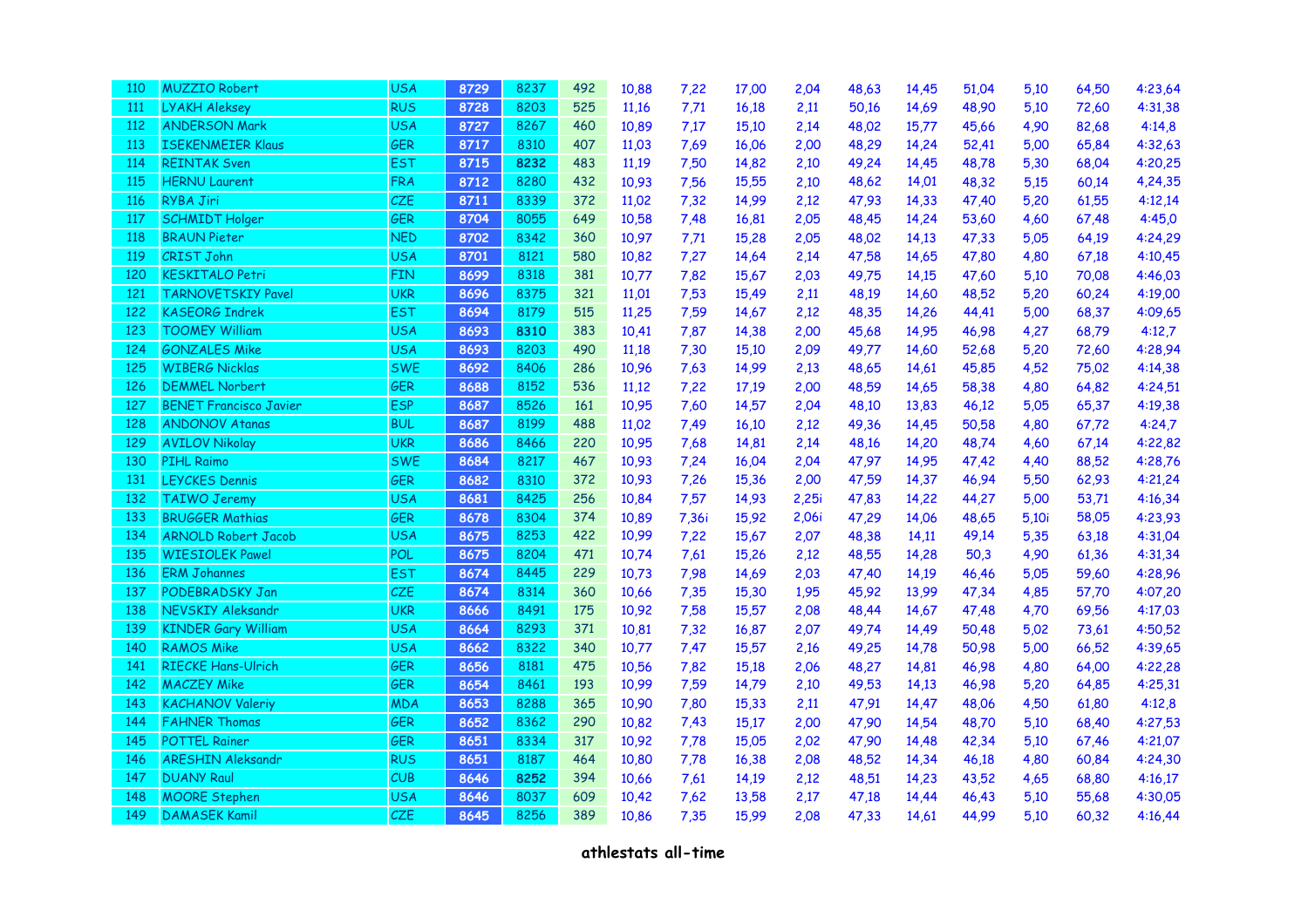| 150 | <b>VERETELNIKOV Oleg</b>      | <b>UZB</b> | 8643 | 8278 | 365 | 10,90 | 7,60  | 14,34  | 2,03  | 48,25 | 14,17 | 47,10 | 5,00  | 64,68 | 4:15,60 |
|-----|-------------------------------|------------|------|------|-----|-------|-------|--------|-------|-------|-------|-------|-------|-------|---------|
| 151 | <b>BRIGHT Tim</b>             | <b>USA</b> | 8642 | 8340 | 302 | 10,95 | 7,38  | 14,41  | 2,11  | 48,72 | 14,16 | 44,80 | 5,81  | 61,60 | 4:39,35 |
| 152 | <b>MALAKHOVSKIS Richardas</b> | LTU        | 8641 | 8437 | 204 | 10,93 | 7,12  | 14,94  | 2,10  | 47,77 | 14,34 | 45,26 | 5,10  | 65,58 | 4:13,67 |
| 153 | <b>MÜLLER Norman</b>          | GER        | 8640 | 8295 | 345 | 10,89 | 7,52  | 15,27  | 2,04  | 47,30 | 14,46 | 45,10 | 5,15  | 63,26 | 4:22,09 |
| 154 | <b>AFANASYEV Nikolay</b>      | <b>UKR</b> | 8637 | 8090 | 547 | 11,00 | 7,48  | 15,69  | 2,09  | 49,13 | 14,36 | 45,28 | 5,10  | 67,02 | 4:23,93 |
| 155 | <b>HELWICK Chris</b>          | <b>USA</b> | 8630 | 8143 | 487 | 11,13 | 7,46  | 14,47  | 2,09  | 49,22 | 14,95 | 47,06 | 5,20  | 73,25 | 4:21,44 |
| 156 | <b>BARKER Ricky</b>           | <b>USA</b> | 8628 | 8404 | 224 | 10,60 | 7,45  | 14,97  | 2,15  | 48,33 | 14,11 | 44,56 | 5,25  | 60,38 | 4:40,19 |
| 157 | <b>POPOV Sergey</b>           | <b>UKR</b> | 8628 | 8217 | 411 | 11,09 | 7,67  | 14,94  | 2,05  | 49,75 | 15,01 | 51,42 | 5,10  | 66,80 | 4:19,00 |
| 158 | <b>GOODELL Bart</b>           | <b>USA</b> | 8627 | 8109 | 518 | 10,73 | 7,08  | 16,29  | 2,05  | 49,50 | 14,36 | 52,90 | 4,90  | 68,16 | 4:34,8  |
| 159 | <b>BERNARD Claston</b>        | <b>JAM</b> | 8625 | 8225 | 400 | 10,69 | 7,48  | 15,63  | 2,19  | 48,22 | 14,13 | 49,29 | 4,50  | 60,72 | 4:31,97 |
| 160 | <b>DREWS Stefan</b>           | <b>GER</b> | 8623 | 8233 | 390 | 10,67 | 7,54  | 13,99  | 2,03  | 47,08 | 13,92 | 41,67 | 5,55  | 55,96 | 4:23,76 |
| 161 | <b>RIZZI Andreas</b>          | <b>GER</b> | 8617 | 8326 | 291 | 10,35 | 7,71  | 15,83  | 2,00  | 46,79 | 15,03 | 48,88 | 4,70  | 54,56 | 4:16,19 |
| 162 | DÍAZ Yunior                   | CUB        | 8616 | 8357 | 259 | 10,66 | 7,75  | 15,42  | 2,05  | 46,15 | 14,49 | 46,50 | 4,60  | 62,14 | 4:30,16 |
| 163 | <b>BERTOCCHI Massimo</b>      | CAN        | 8614 | 8014 | 600 | 10,79 | 7,37  | 15,54  | 2,10  | 47,47 | 14,02 | 50,72 | 5,20  | 54,40 | 4:42,26 |
| 164 | <b>DIXON</b> Fred             | <b>USA</b> | 8612 | 8397 | 215 | 10,80 | 7,56  | 15,65  | 2,04  | 47,73 | 14,66 | 47,42 | 4,70  | 68,72 | 4:26,63 |
| 165 | <b>BARRAS Romain</b>          | <b>FRA</b> | 8610 | 8298 | 312 | 11,05 | 7,35  | 15,51  | 2,01  | 48,21 | 14,11 | 47,21 | 5,05  | 65,84 | 4:20,90 |
| 166 | <b>SKOWRONEK Ryszard</b>      | POL        | 8605 | 8229 | 376 | 10,78 | 7,75  | 14,76  | 2,00  | 47,90 | 14,62 | 47,24 | 5,10  | 64,86 | 4:29,89 |
| 167 | <b>FUCCI Drew</b>             | <b>USA</b> | 8605 | 8227 | 378 | 10,75 | 7,72  | 13,73  | 2,10  | 48,58 | 14,13 | 44,56 | 5,25  | 62,72 | 4:32,84 |
| 168 | <b>STEELE Darrin</b>          | <b>USA</b> | 8605 | 8130 | 475 | 10,65 | 7,21  | 15,31  | 2,04  | 47,89 | 14,46 | 55,66 | 4,70  | 65,12 | 4:37,1  |
| 169 | <b>SCHULZE Jens</b>           | GER        | 8604 | 8255 | 349 | 10,62 | 7,33  | 15,80  | 2,04  | 47,60 | 14,33 | 48,88 | 4,81  | 54,88 | 4:12,47 |
| 170 | <b>LUKYANENKO Artem</b>       | <b>RUS</b> | 8604 | 8177 | 427 | 10,87 | 7,40  | 15,00  | 2,03  | 49,01 | 13,89 | 50,84 | 5,10  | 62,73 | 4:32,97 |
| 171 | de ARAÚJO Luiz Alberto        | <b>BRA</b> | 8601 | 8315 | 286 | 10,66 | 7,48  | 15,64  | 2,00  | 48,14 | 13,94 | 47,41 | 5,11i | 57,28 | 4:27,75 |
| 172 | <b>HARLAN Ryan</b>            | <b>USA</b> | 8600 | 8171 | 429 | 10,84 | 7,10  | 16,61  | 2,15  | 48,72 | 13,93 | 45,29 | 5,10  | 66,04 | 4,48,18 |
| 173 | <b>GÄHWILER Beat</b>          | SUI        | 8599 | 8244 | 355 | 11,00 | 7,57  | 14,70  | 2,01  | 48,43 | 14,56 | 46,36 | 5,00  | 66,62 | 4:11,82 |
| 174 | <b>ABDUR-RAHIM Mustafa</b>    | <b>USA</b> | 8596 | 8175 | 421 | 10,72 | 7,47  | 14,99  | 1,99  | 47,64 | 14,14 | 51,45 | 4,65  | 62,17 | 4:21,34 |
| 175 | <b>FOMOCHKIN Andrey</b>       | <b>BLR</b> | 8595 | 8227 | 368 | 10,62 | 7,55  | 15,03  | 2,01  | 46,74 | 14,43 | 46,36 | 4,80  | 61,22 | 4:20,97 |
| 176 | <b>LONG Aric</b>              | <b>USA</b> | 8594 | 8237 | 357 | 11,07 | 7,21  | 16,10  | 2,18  | 49,24 | 14,64 | 51,10 | 5,25  | 61,62 | 4:41,90 |
| 177 | <b>WERTHNER</b> Georg         | AUT        | 8594 | 8224 | 370 | 11,04 | 7,43  | 14,84  | 2,07  | 48,64 | 14,89 | 43,04 | 4,85  | 76,96 | 4:14,89 |
| 178 | <b>BRUGGER Mathias</b>        | GER        | 8594 | 8304 | 290 | 10,89 | 7,46  | 15,39i | 2,06i | 47,29 | 14,06 | 46,29 | 5,10i | 58,05 | 4:28,05 |
| 179 | <b>WILLIAMS Devon</b>         | <b>USA</b> | 8593 | 8345 | 248 | 10,65 | 7,83i | 14,51  | 1,98  | 48,11 | 13,37 | 47,34 | 4,80  | 60,26 | 4:33,15 |
| 180 | <b>BLOMSTRAND Staffan</b>     | <b>SWE</b> | 8591 | 8107 | 484 | 10,93 | 7,34  | 15,17  | 2,09  | 47,03 | 15,47 | 48,42 | 4,90  | 69,92 | 4:25,37 |
| 181 | <b>WIELAND Luca</b>           | <b>GER</b> | 8591 | 8201 | 390 | 10,56 | 7,91  | 14,89  | 2,20  | 48,88 | 14,43 | 45,62 | 5,00i | 54,12 | 4:38,54 |
| 182 | <b>RODGERS Trafton</b>        | <b>USA</b> | 8588 | 8128 | 460 | 10,59 | 7,49  | 14,40  | 2,15  | 47,78 | 14,07 | 47,94 | 5,20  | 59,42 | 4:58,25 |
| 183 | <b>COERTZEN Willem</b>        | <b>RSA</b> | 8585 | 8398 | 187 | 10,88 | 7,58  | 14,50  | 2,08  | 48,32 | 14,06 | 44,84 | 4,65  | 69,40 | 4:22,22 |
| 184 | <b>FRULLANI William</b>       | <b>ITA</b> | 8585 | 7984 | 601 | 10,57 | 7,72  | 14,90  | 2,15  | 48,46 | 14,13 | 47,17 | 4,90  | 57,14 | 4:40,64 |
| 185 | <b>USHIRO Keisuke</b>         | <b>JPN</b> | 8583 | 8308 | 275 | 11,14 | 7,45  | 15,35  | 2,06  | 49,66 | 14,90 | 50,17 | 4,90  | 73,82 | 4:26,68 |
| 186 | <b>BABIY Ivan</b>             | <b>UKR</b> | 8583 | 8209 | 374 | 10,82 | 7,32  | 15,00  | 2,14  | 48,43 | 13,84 | 45,02 | 5,00  | 56,70 | 4:18,86 |
| 187 | ÕIGLANE Janek                 | <b>EST</b> | 8581 | 8371 | 210 | 10,94 | 7,42  | 15,38  | 2,05  | 49,14 | 14,34 | 44,62 | 5,10  | 72,46 | 4:34,41 |
| 188 | <b>McMULLEN Phil</b>          | <b>USA</b> | 8580 | 8285 | 295 | 11,19 | 7,14  | 15,80  | 2,04  | 48,88 | 14,63 | 52,56 | 5,20  | 58,57 | 4:12,8  |
| 189 | <b>BEACH Curtis</b>           | <b>USA</b> | 8578 | 8081 | 497 | 10,52 | 7,88  | 13,12i | 2,11i | 46,72 | 14,54 | 39,44 | 5,10  | 48,42 | 3:59,13 |